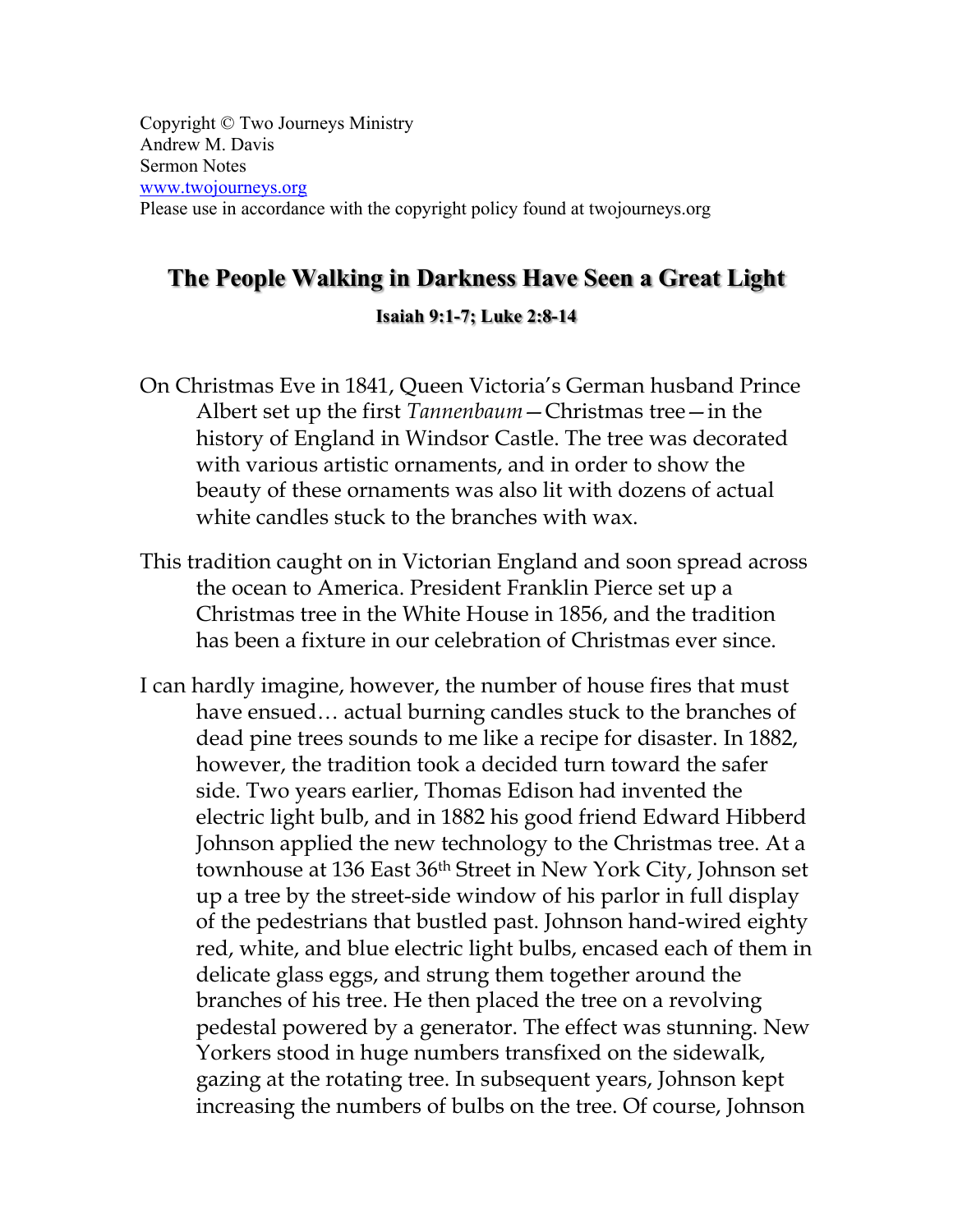and Edison saw these as a commercial venture and made strings of Christmas lights available to the general public… but they were luxury items. A string of 16 bulbs cost \$12… roughly \$340 today.

- Christmas is a season of light… most people decorate in some way with lights.
- One of my favorite childhood Christmas memories was driving into Boston from my suburb home of Framingham Massachusetts to see the lights in the Boston Common… the City of Boston hung an overwhelming quantity of multi-colored lights… I loved seeing how high the lights were placed on top of the tallest trees in the Common… over eighty feet in the air
- So also everywhere in our region, you can see the multicolored lights strung up on people's homes, on the trees, on telephone poles, in city parks, on highrises and in office buildings… downtown Durham, on Mangum Street, there is an array of radiant blue lights hung on all the branches; in the American Tobacco Campus, the famous Lucky Strike water tower is draped in lights
- For me these colored lights represent the birth of Christ into the world:

#### *John 8:12 "I am the light of the world. Whoever follows me will never walk in darkness, but will have the light of life."*

- But in order to understand the gift of Christ's light, we need to understand the darkness that preceded his coming…
- It is a powerful darkness, a pervasive darkness, a darkness that could be felt, a gloomy, deep, thick darkness… the darkness of the land of the shadow of death.
- A number of years ago, I experienced darkness in a way I had never experienced it before. For many years, our family enjoyed a vacation time in Lake Gaston just over the Virginia border… and I enjoyed the beautiful fall foliage in a bike ride from our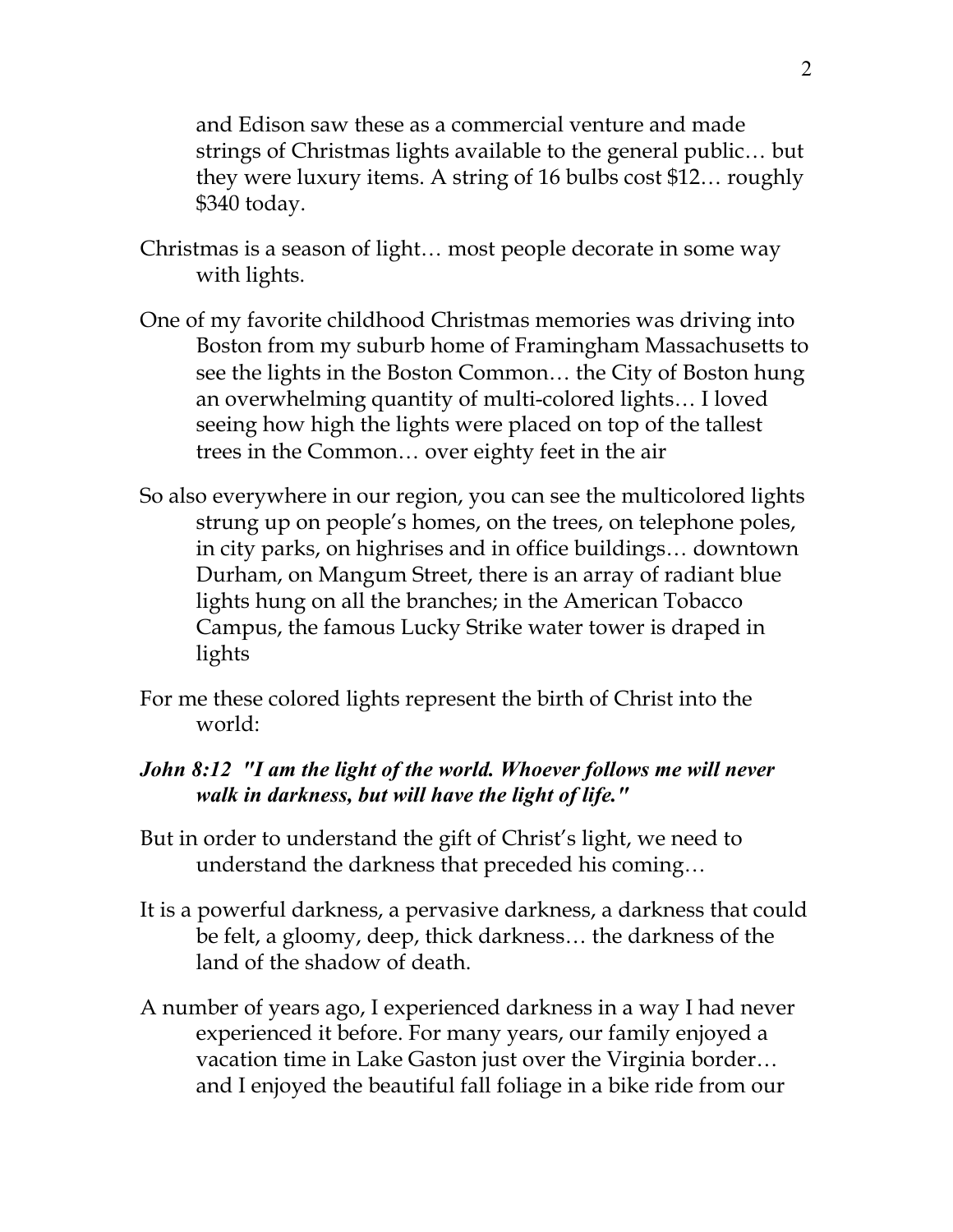home in Bahama to the lake house where we were staying. But one year, that beautiful ride turned to a nightmare. I got a very late start and should never have set out. Simple mathematics would tell me there weren't enough daylight hours left in the day to complete the ride. But I stubbornly and foolishly set out anyway. I had my smartphone with me, so I figured I'd be fine. The day was indeed lovely, the weather perfect, and off I went… mile after mile… but the shadows lengthened more and more, and finally the sun did indeed do what it always does at the end of the day—it set. I had a few more twilight minutes, but I was still many miles from my destination. And soon, I was cast into total darkness. Then I pulled my smartphone out of my biking shirt pocket and was horrified to learn that the satellite tracking app I'd been using to map my ride had drained the battery entirely. My phone was completely dead. I was now incommunicado in a very rural part of northern North Carolina… and the night was entirely devoid of light. No moon, no stars… I guess there was a cloud cover. A total darkness… like the Bible says about the plague of darkness in Egypt—a darkness that could be felt.

- I had crossed the state line, but I was still ten miles from the end. I started walking, but I could literally see nothing at all… not the edge of the road… no trees, no houses, not a bit of helpful light. I was a man walking in the darkness. And I was in great danger. I realized how much our life and our safety depend on light.
- Without light, we cannot eat, for photosynthesis mysteriously and ultimately supplies all the nourishment of the creatures of planet earth. Without light, we cannot move either… for how can we know which direction to take.
- Today, we are going to probe the dimensions of the darkness into which Jesus was born… and to celebrate the gift of eternal light that comes through faith in his name.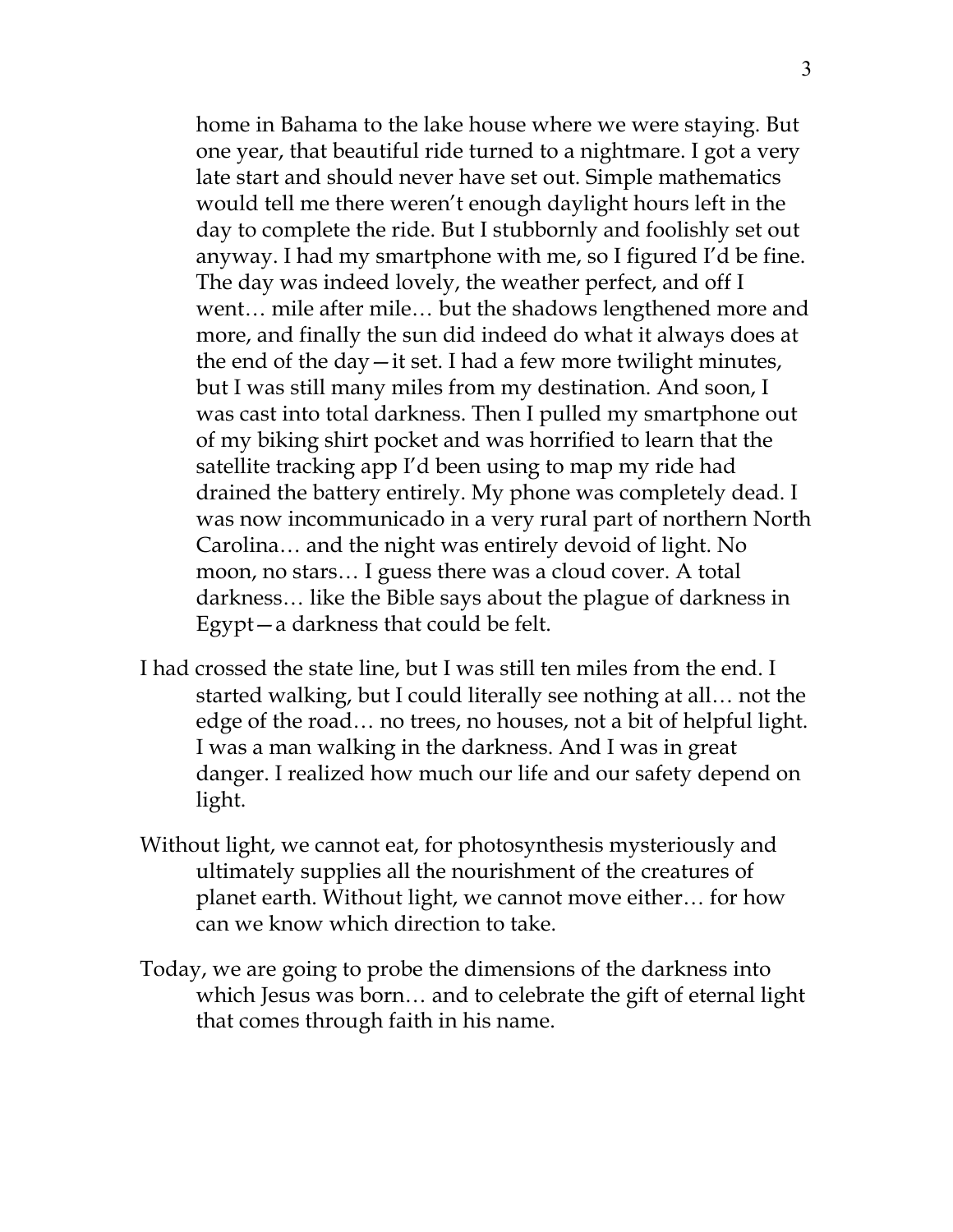I. A People Walking in Darkness

#### *Isaiah 9:2 The people walking in darkness have seen a great light; on those living in the land of the shadow of death a light has dawned.*

- A. The Immediate Context
- *Isaiah 8:19-21 When men tell you to consult mediums and spiritists, who whisper and mutter, should not a people inquire of their God? Why consult the dead on behalf of the living? 20 To the law and to the testimony! If they do not speak according to this word, they have no light of dawn. 21 Distressed and hungry, they will roam through the land; when they are famished, they will become enraged and, looking upward, will curse their king and their God.*
	- 1. Intense spiritual darkness
		- a. The nation of Israel was walking in spiritual darkness
		- b. They had imitated the pagan religions of the nations that were around them… including Baal worship, and the Ashtoreth, and Molech… child sacrifice, fertility rituals, utter wickedness
		- c. They had rejected the word of God and were seeking spiritual truth from other sources
		- d. Furthermore, they were into occult practices…
		- e. They were consulting mediums and spiritists… consulting the dead on behalf of the living; séances, necromancy, witchcraft; remember how King Saul did this the night before he died
		- f. But the pure word of God, the Laws of Moses, and all the scriptures that followed that they had rejected
			- i) That's why Isaiah says, "To the law and to the testimony!"
			- ii) He stated clearly that if they did not speak according to the Word of God, they had no light at all to offer
		- g. They were a "people walking in darkness"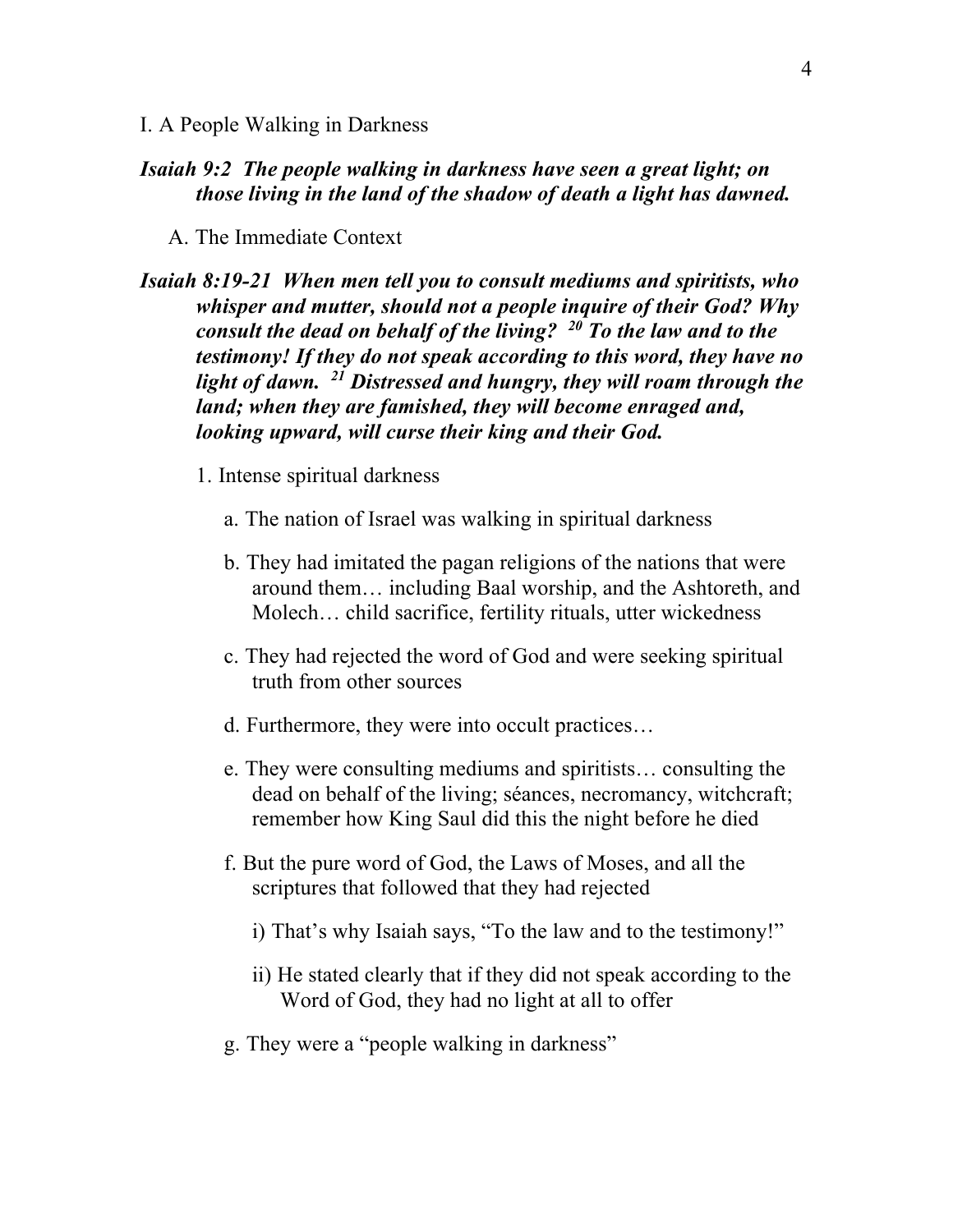- h. This darkness resulted in them being intensely angry, enraged at life, enraged at God
- 2. The terrible spiritual condition of Israel at the time of Christ's birth is captured in the clear words of this ancient prophecy
- 3. The good news comes with a simple turn of a phrase… a single word saying the reign of darkness will come to an end

#### *Isaiah 9:1 Nevertheless, there will be no more gloom for those who were in distress.*

- 4. A pure, perfect, eternal light was coming into the world, and it would drive away forever that darkness
- B. Darkness a Powerful Symbol
	- 1. Throughout the Bible, darkness is a symbol of evil… of a world going astray from God
	- 2. Darkness first and foremost represents evil… anti-God, the absence of the goodness of God

### *Genesis 1:3-4 And God said, "Let there be light," and there was light. 4 God saw that the light was good, and he separated the light from the darkness.*

#### *1 John 1:5 This is the message we have heard from him and declare to you: God is light; in him there is no darkness at all.*

3. Therefore darkness represents Satan and his evil kingdom… a kingdom of darkness

### *Colossians 1:13 For he has rescued us from the dominion of darkness and brought us into the kingdom of the Son he loves*

- *Ephesians 6:12 For we do not wrestle against flesh and blood, but against the rulers, against the authorities, against the cosmic powers over*  **this present darkness***, against the spiritual forces of evil in the heavenly places.*
	- 4. Darkness also represents ignorance… not knowing the truth…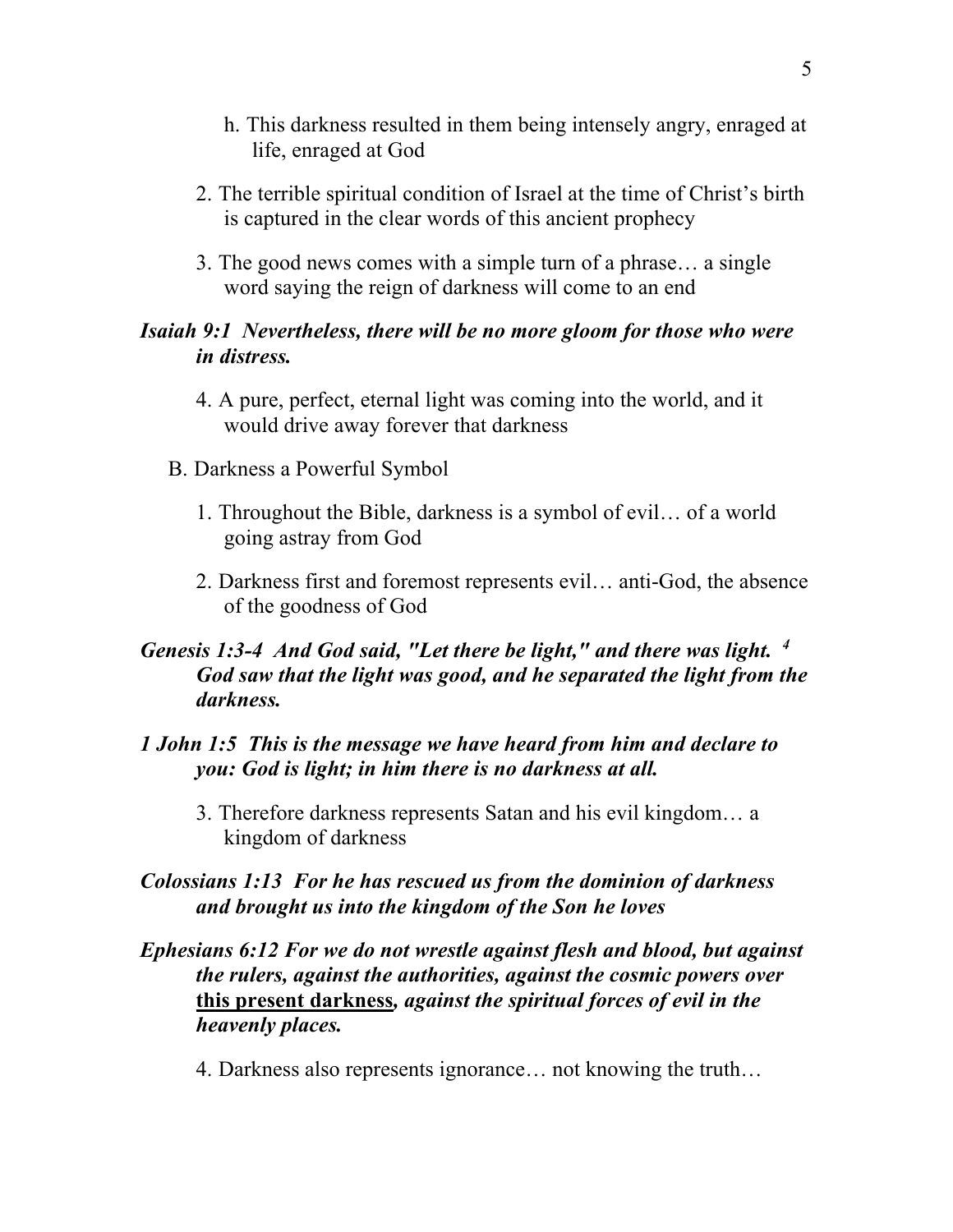- We speak of the Middle Ages in Europe as the "Dark Ages." People use that expression to speak of the effect of marauding barbarian tribes like the Visigoths, Franks, Angles, Saxons, Huns, and the Vikings, that had no respect for learning and culture… they crushed the remnants of the western Roman Empire destroying libraries, burning scrolls, destroying all culture, and sinking people into the darkness of ignorance lack of knowledge. Well, that's a secular view of darkness. The Bible has its own sense of the mental process of darkness… of not knowing truth, of not knowing God himself… of turning away from the true God to idols and dark images and a dark and wicked lifestyle that flows from that mental darkness
- *Ephesians 4:17-18 … you must no longer live as the Gentiles do, in the futility of their thinking. 18 They are* **darkened in their understanding** *and separated from the life of God because of the ignorance that is in them due to the hardening of their hearts.*
- In Psalm 119:105, The Word of God is represented as a lamp for our feet and a light for our path… therefore, darkness represents ignorance, not seeing the path, not knowing what way to go

This spiritual blindness engulfs the entirety of our existence

- *Matthew 6:22-23 "The eye is the lamp of the body. If your eyes are good, your whole body will be full of light. 23 But if your eyes are bad, your whole body will be full of darkness. If then the light within you is darkness, how great is that darkness!*
	- 5. So darkness also represents the evil life that comes from that moral, spiritual ignorance… stumbling in the darkness, not knowing which way to go… this is what it means to WALK IN DARKNESS
- *Isaiah 59:9-10 … justice is far from us, and righteousness does not reach us. We look for light, but all is darkness; for brightness, but we walk in deep shadows. 10 Like the blind we grope along the wall, feeling our way like men without eyes. At midday we stumble as if it were twilight; among the strong, we are like the dead.*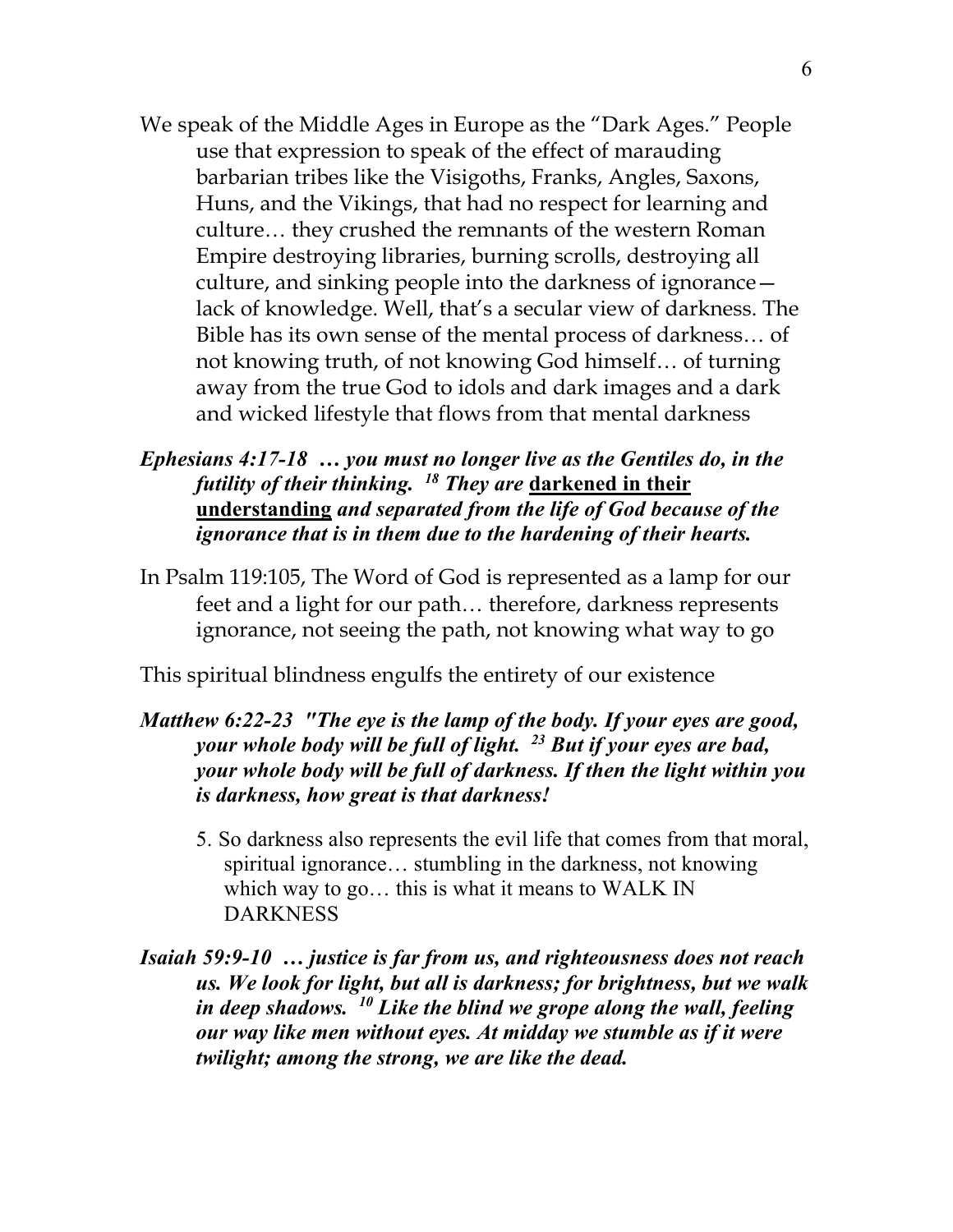The Bible has many descriptions of the lifestyle of darkness that unbelievers live out daily:

### *Titus 3:3 At one time we too were foolish, disobedient, deceived and enslaved by all kinds of passions and pleasures. We lived in malice and envy, being hated and hating one another.*

6. Darkness represents also the illusion of doing evil deeds in secret that no one can see

#### *Isaiah 29:15 Woe to those who go to great depths to hide their plans from the LORD, who do their work in darkness and think, "Who sees us? Who will know?"*

### *John 3:20 Everyone who does evil hates the light, and will not come into the light for fear that his deeds will be exposed.*

7. Darkness represents persistent, willful spiritual blindness… the inability to see, to recognize the truth even if it is shining right in front of you

### *2 Corinthians 4:4 The god of this age has blinded the minds of unbelievers, so that they cannot see the light of the gospel of the glory of Christ, who is the image of God.*

8. Darkness represents HOPELESSNESS… if hope is a feeling that the future is bright, then hopelessness is a feeling that the future is dark… no good thing is ahead, nothing to look forward to

### *Job 30:26 Yet when I hoped for good, evil came; when I looked for light, then came darkness.*

The essence of this hopelessness is the terror of death, which stands over everything we do and mocks it

### *Isaiah 9:2 The people walking in darkness have seen a great light; on those living* **in the land of the shadow of death** *a light has dawned.*

The terror of death is acute, because death cannot be predicted… it comes unannounced whenever it wills, and instantly ends everything we hoped for in this world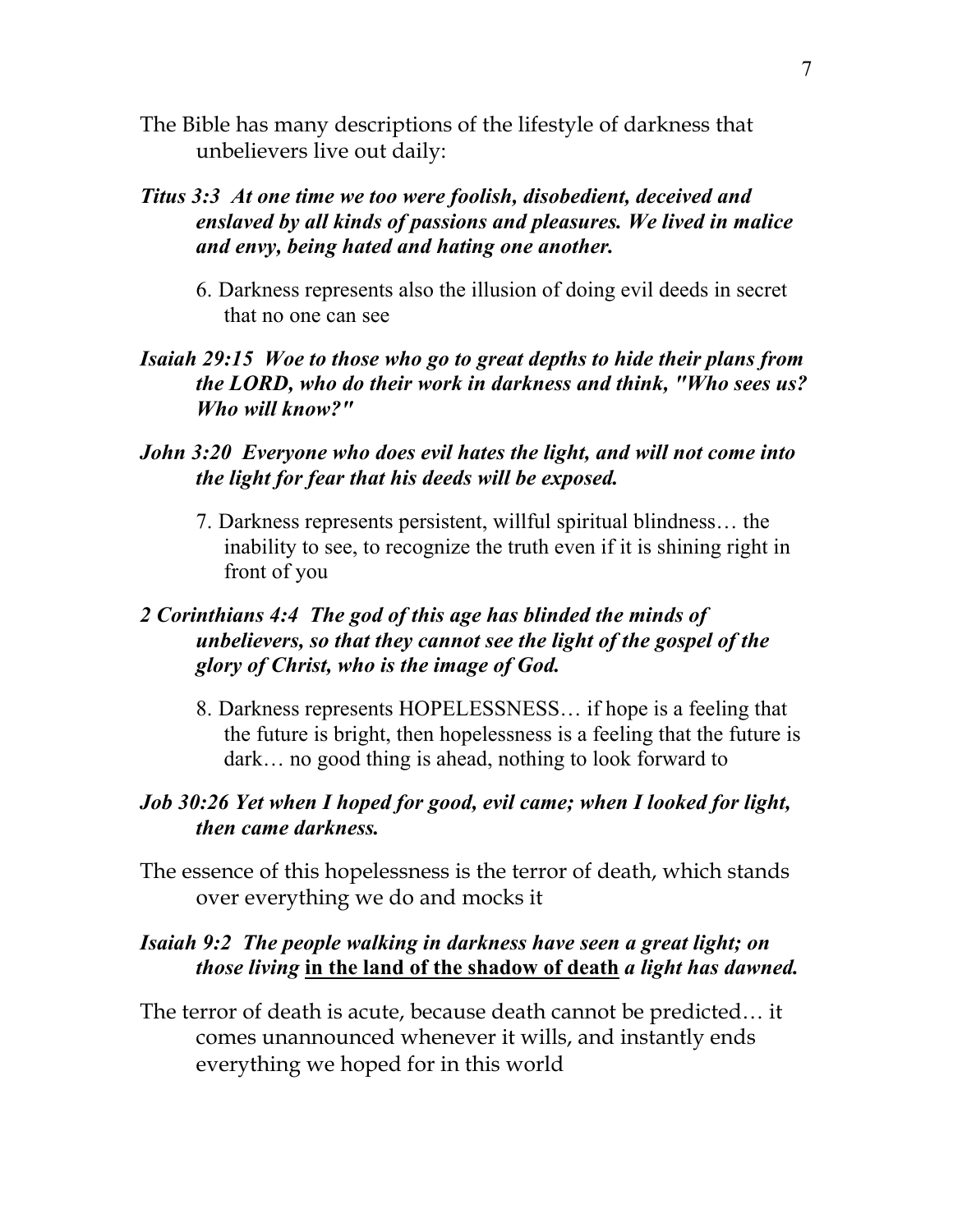- Hebrews 2 says that, before Christ, all people walked daily in the fear of death. Death looms darkly, standing over us at every moment. What then is the point of all we strive for, all that we love, all that we build? For we must die and leave it all behind, and within a short time all of it will be reduced to dust. Darkness. The darkness of the GRAVE:
- *Job 10:20-22 Are not my few days almost over? … I go to the place of no return, to the land of gloom and deep shadow, 22 to the land of deepest night, of deep shadow and disorder, where even the light is like darkness."*
	- 9. Darkness represents judgment from God… taking away the gift of sight, giving people over to their ways

### *Exodus 10:21 Then the LORD said to Moses, "Stretch out your hand toward the sky so that darkness will spread over Egypt-- darkness that can be felt."*

### *Revelation 16:10 The fifth angel poured out his bowl on the throne of the beast, and his kingdom was plunged into darkness.*

10. Finally, darkness represents eternal damnation—the absence of every good gift of God, an eternal blindness… no beauty, no goodness, no blessing… just wrath and judgment from God, being on the outside, stripped of every good and perfect gift

### *Matthew 8:12 the subjects of the kingdom will be thrown outside, into the darkness, where there will be weeping and gnashing of teeth.*

- These are the dimensions of the darkness the Bible describes. This is what it means in Isaiah 9:2 when it speaks of a people WALKING IN DARKNESS… mental darkness, moral darkness, emotional darkness, and especially spiritual darkness— "without hope and without God in the world"
- Friends, apart from Christ, this same darkness is over our world to this present day. Satan continues to spread the darkness of his lies and his hatred of God, to blind people's minds and harden people's hearts, to send people false teachers who are the blind leading the blind.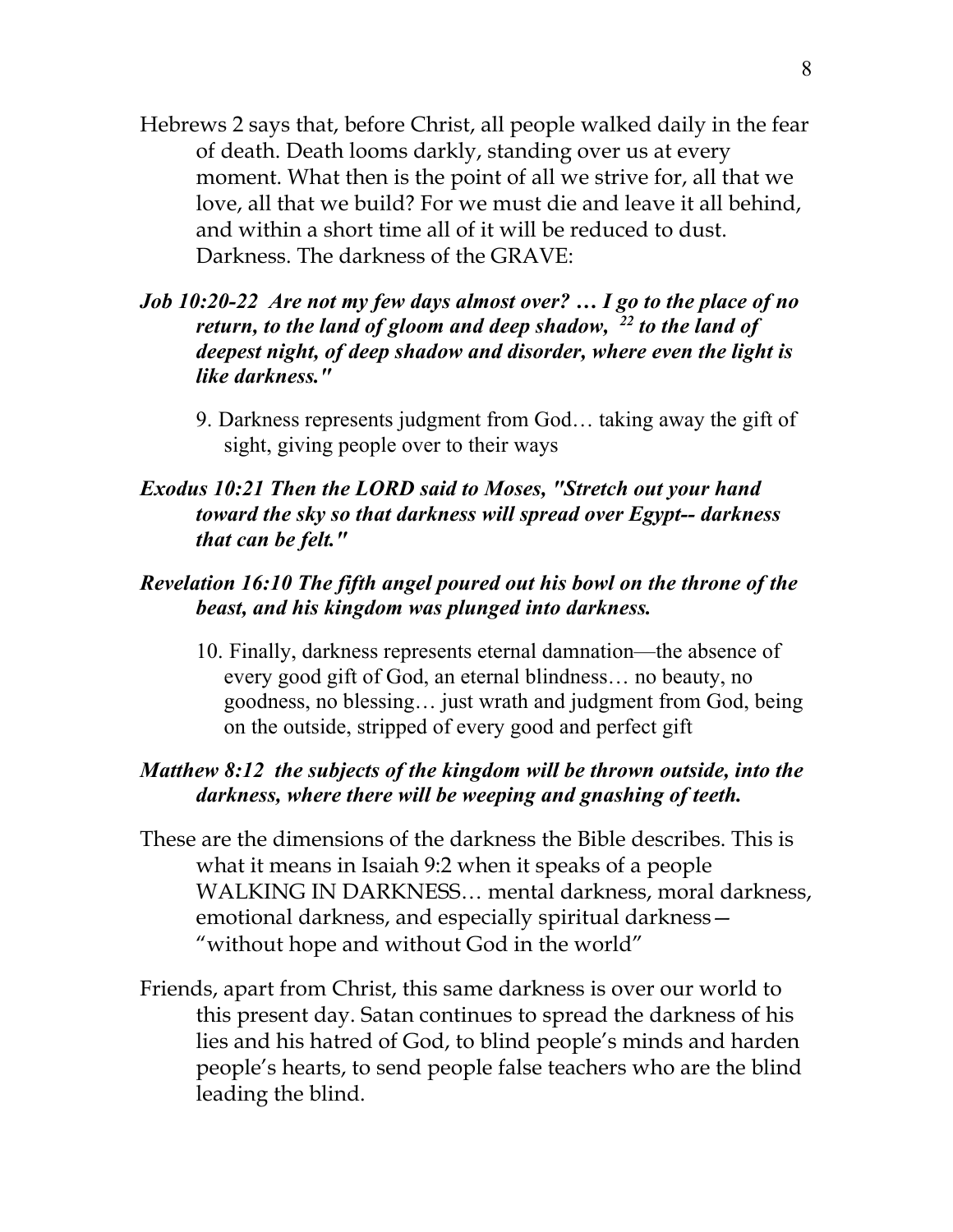This is why the true light of Christmas is so beautiful.

#### II. A Great Light Has Dawned

A. The Prophecy Made

#### *Isaiah 9:2 The people walking in darkness have seen a great light; on those living in the land of the shadow of death a light has dawned.*

Through the prophetic gift of Isaiah, God predicted the coming of his only begotten Son in terms of a great light that would dawn…

### *John 1:4-5 In him was life, and that life was the light of men.* <sup>5</sup> *The light shines in the darkness, but the darkness has not understood it.*

- So, Isaiah predicted the coming of a light that would drive away forever the deep darkness of the people of God… a great light that would dawn forever
- And it all started with a stunning, supernatural light on the hills outside Bethlehem
	- B. A Physical Light in Bethlehem

### *Luke 2:8-9 And there were shepherds living out in the fields nearby, keeping watch over their flocks at night. 9 An angel of the Lord appeared to them, and the glory of the Lord shone around them, and they were terrified.*

- A number of years ago, I went on a mission trip to Kenya. I spent many weeks out in the rural parts of western Kenya, where there were many farms—corn fields, and a simple rural life. I realized how accustomed I was as an American to electric light extending the day way beyond sunset. But in rural Kenya, after the sunset, they would use fires and gas lanterns for a short time to eat dinner and finish a few tasks… then, they went to bed.
- In the rural parts of our globe still, the night is dark, and the only light is firelight. How much more two thousand years ago when electric light had not yet been invented.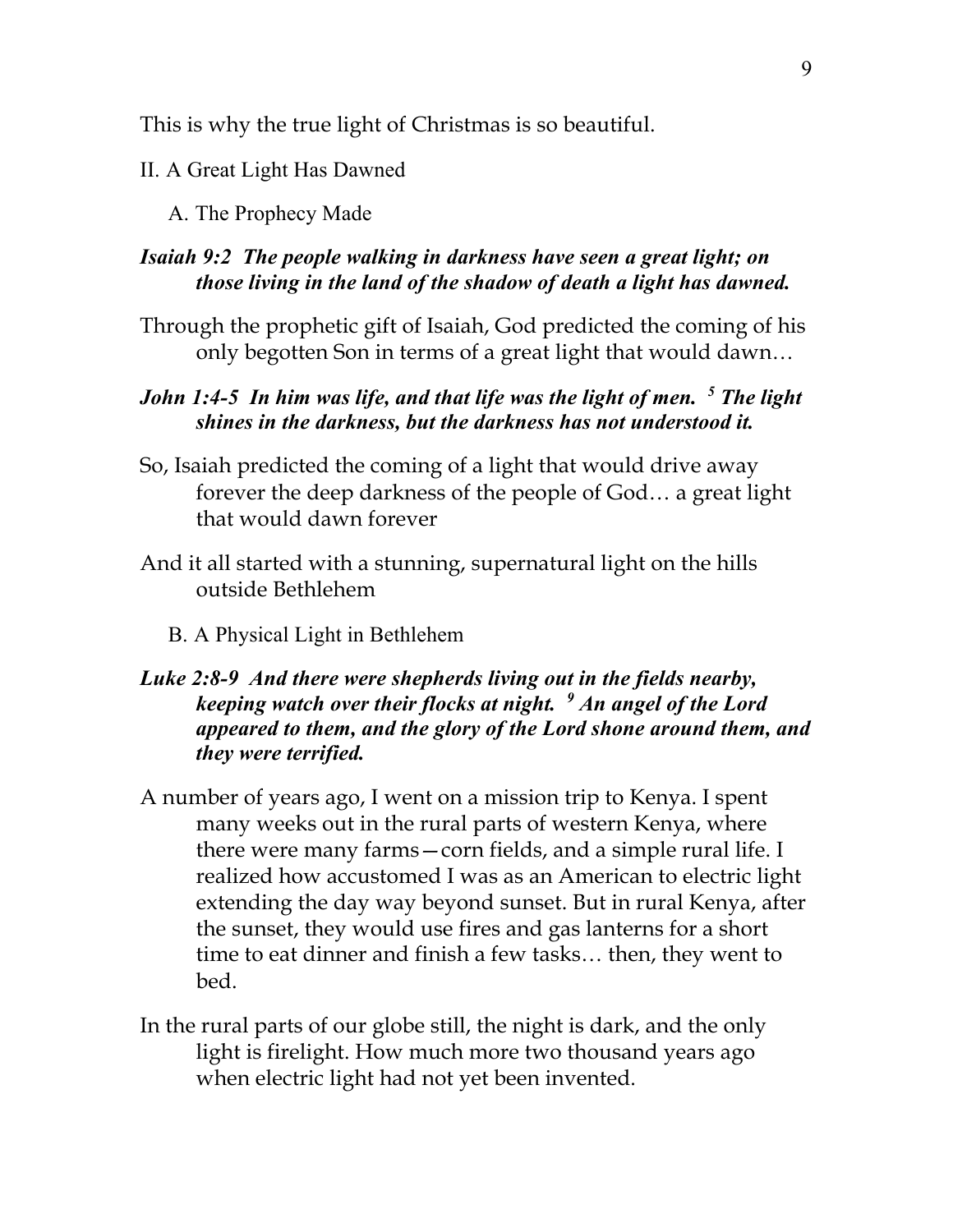- These simple shepherds outside Bethlehem were guarding their flocks at night, looking up at the night sky. They were used to the stars, the moonlight, and the deep richness of the night. Suddenly their dark world was ripped apart by an overpowering supernatural light.
- Luke tells us an angel of the Lord appeared, and with him was the GLORY OF THE LORD. This radiant light instantly terrified them. The KJV says powerfully, "They were sore afraid."
- God's glory can do that! As matter of fact, our future heavenly home will be lit for all eternity with the glory of God:

### *Revelation 21:23-24 The city does not need the sun or the moon to shine on it, for the glory of God gives it light, and the Lamb is its lamp. 24 The nations will walk by its light*

The reaction of the shepherd was predictable… sheer terror!

But the angel spoke the words angels so often have to say:

## *"Fear not!!" "Do not be afraid!!"*

- Just like the Son of God himself, the angel did not descend to destroy people but that people might be saved.
- So the angel gave the wonderful GOOD NEWS he had been tasked to announce:

### *Luke 2:10-12 I bring you good news of great joy that will be for all the people. 11 Today in the town of David a Savior has been born to you; he is Christ the Lord. 12 This will be a sign to you: You will find a baby wrapped in cloths and lying in a manger."*

Dear friends, this is the whole point of Christmas… the reality of who this baby was, what he was coming to do!

The "good news" is of a "great joy" for all the people

Isaiah likened the joy to a vast celebration: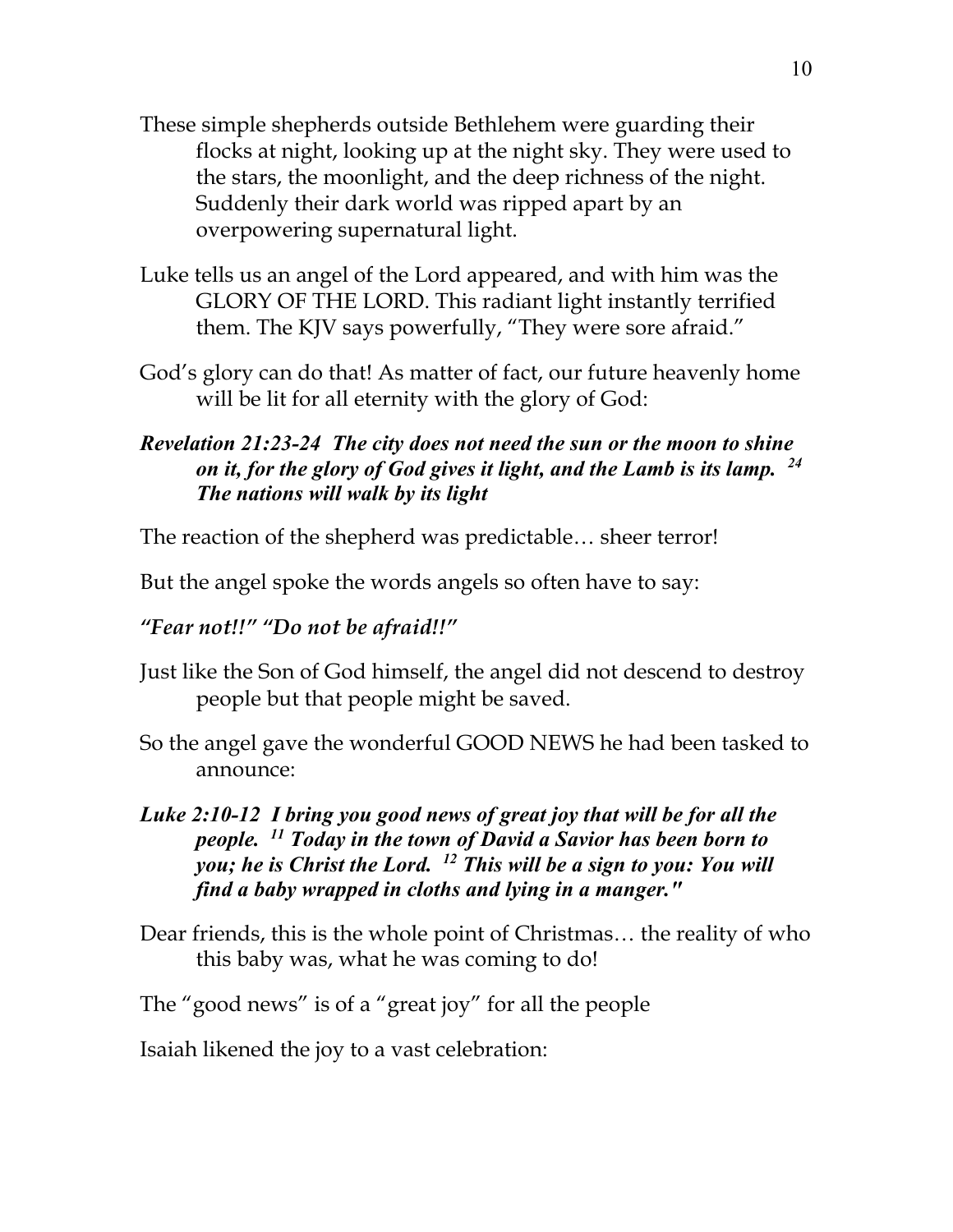### *Isaiah 9:3 They rejoice before you as people rejoice at the harvest, as men rejoice when dividing the plunder.*

- The giving of Jesus Christ as Savior of the world is a limitless source of joy… he is the spring of water welling up to eternal life
- Though you may say "This is not 'news' to me… I've heard this story all my life!" yet I say to you, if you are true follower of Christ, you are still underestimating the significance of his entrance into the world and into your life! You are still underestimating the infinite complexity and majesty of his person… and you are underestimating how much joy Jesus still has to bring you, not only in this world but forever and ever in the world to come!

This is news that will never get old… there is always more to tell

- The greatest significance of this news is the word "Savior"… who is born "TO YOU"… a personal Savior
- You yourself, as a human being, as a sinner, stand in need of this Savior… because of your sins and I say because of mine, we stand rightly under the terrifying wrath and judgment of God. There would be no escape for us, for Almighty God sees everywhere we go, and can reach us at any time. Christ alone is the refuge, and he was given by God to be exactly that—a refuge, a shelter from the wrath of God, a Savior who will take away the death penalty we have earned for our sins
- And the angel said plainly this Savior is born TO YOU… for each of us personally.
- And yet, the angel made it plain that this good news was for ALL PEOPLE… people all over the world, to the ends of the earth and to the end of time.
- This baby who was being born that night was also called *Christ, the Lord*
- The word Christ means the anointed one, the descendent of David, the promised one… more on that in a moment; but he is also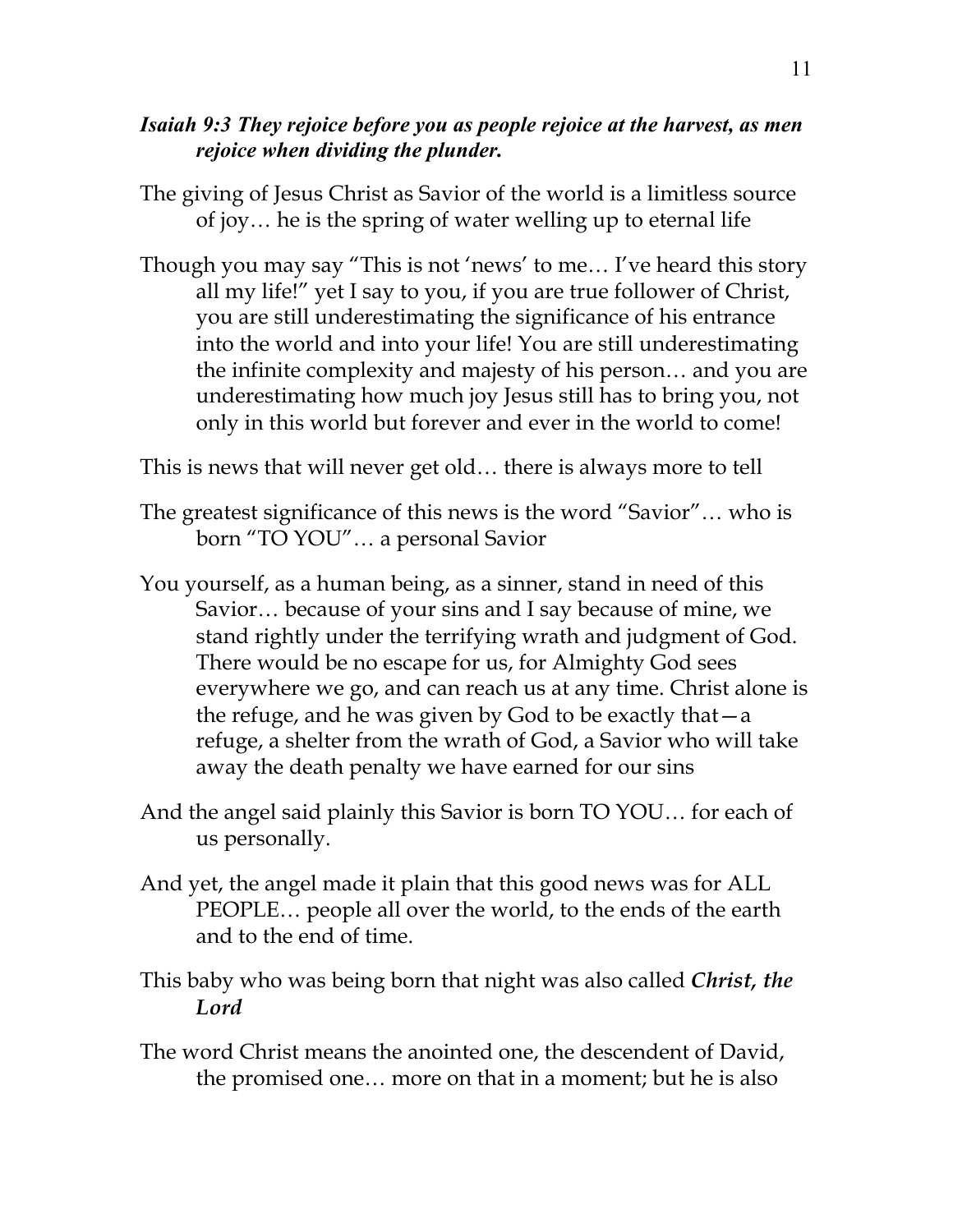announced as LORD… GOD; This is the infinite mystery of the incarnation

- The shepherds could not have fully understood it. Indeed, no creature will ever fully understand it, though we study it for all eternity
- So… this was the astonishing message given by this single angel robed in the glory of the Lord. But God had yet more glory to pour out on these simple shepherds… and the text introduces it with the word SUDDENLY
	- C. Suddenly…the Armies of Heaven Join In

### *Luke 2:13-14 Suddenly a great company of the heavenly host appeared with the angel, praising God and saying, 14 "Glory to God in the highest, and on earth peace to men on whom his favor rests."*

- This is one of those amazing times we've spoken of recently, of the rending of the barrier between the physical world and the spiritual realms.
- "A great company"… we don't know how many; Daniel 7:10 and Revelation 5:11 both speak of one hundred million angels… we don't know if the shepherds could see all of them, or just as smaller detachment than this full number
- "the heavenly host"… the Greek word translated "host" relates to an army, soldiers in a vast array ready to go forth to battle; but this night, they are not there to fight a battle, but to celebrate… to worship the baby being born

How do these host of heaven celebrate?

- We always envision them singing, as an anthem… as Charles Wesley's most famous Christmas hymn says, "Hark the herald angels sing 'Glory to the newborn king!'"
- But the Bible text doesn't say they sung anything… just that they "praised God saying…'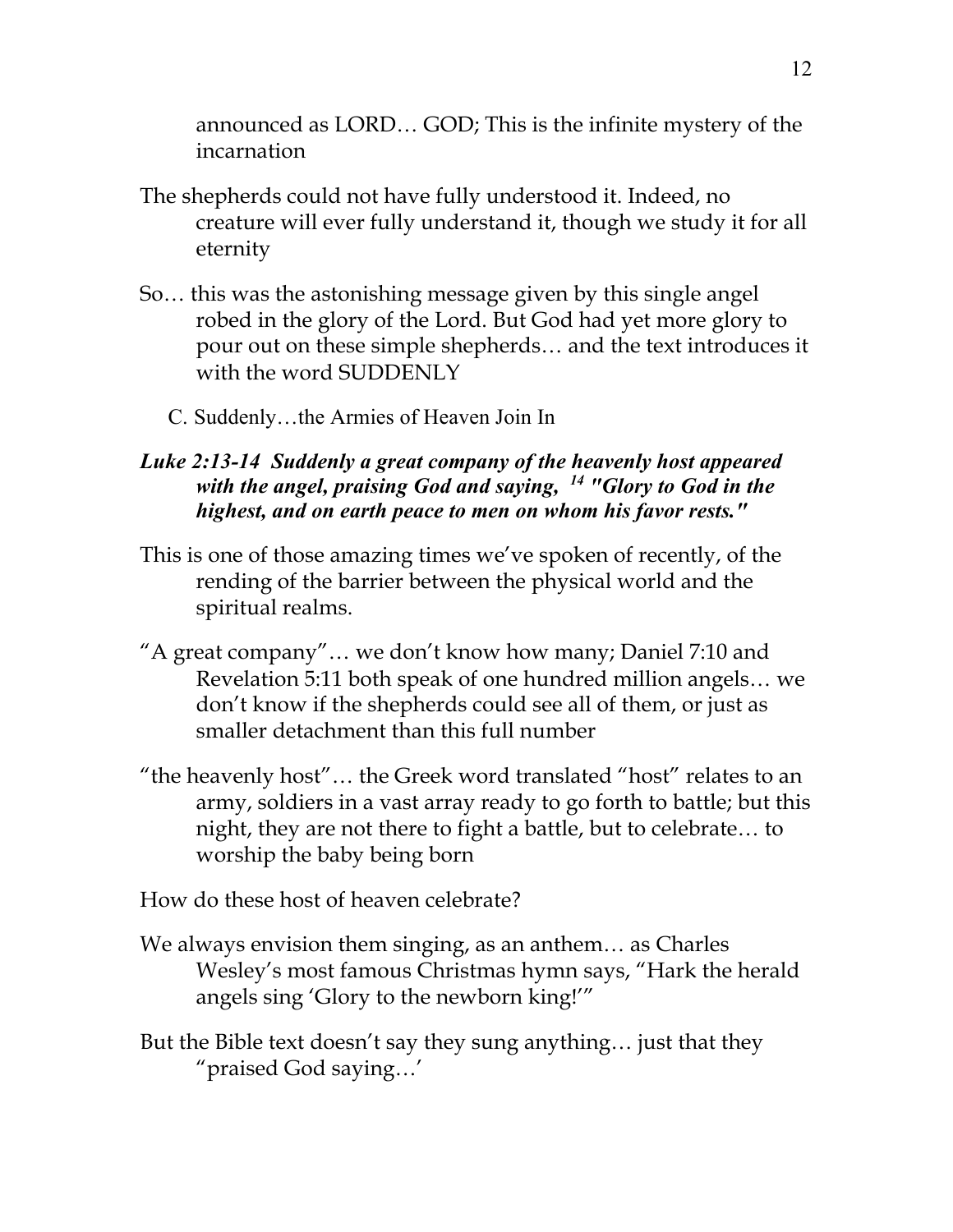#### *Luke 2:14 "Glory to God in the highest, and on earth peace to men on whom his favor rests."*

- First, GLORY TO GOD!! This is the centerpiece of all worship... giving glory to God. But what does that mean?
- Angels and human beings are created with the ability to perceive God's glory, to understand its dimensions, to celebrate its greatness. Neither angels nor humans are giving God anything he doesn't already possess. God is glorious, whether we see it or not! But the angels DO see it! In the birth of Jesus Christ, the incarnate Son of God, they know that God is working out the greatest plan of all time, a plan to display every dimension and detail of his nature, every radiant beam of his glory
- This is not merely glory to God, but glory to God IN THE HIGHEST DEGREE… Christ is the greatest display of the radiance of God's nature there ever has been or ever will be!

### *Hebrews 1:3 The Son is the radiance of God's glory and the exact representation of his being*

- Beyond that, the angels are celebrating this move of God from heaven to the earth… to give PEACE ON EARTH
- This peace on earth is absolutely tied to the warfare that Satan has fostered between humanity and God. Because we joined Satan in his rebellion, God was at war with us!! But in sending Christ, God was ending that warfare forever between himself and his chosen people, those on whom his good favor rests:
- *Colossians 1:21-22 Once you were alienated from God and were enemies in your minds because of your evil behavior. 22 But now he has reconciled you by Christ's physical body through death to present you holy in his sight, without blemish and free from accusation*
- Christ's physical body was given to end the warfare and ULTIMATELY to create the same peace on earth that there is in heaven. In the New Heaven and New Earth, there will be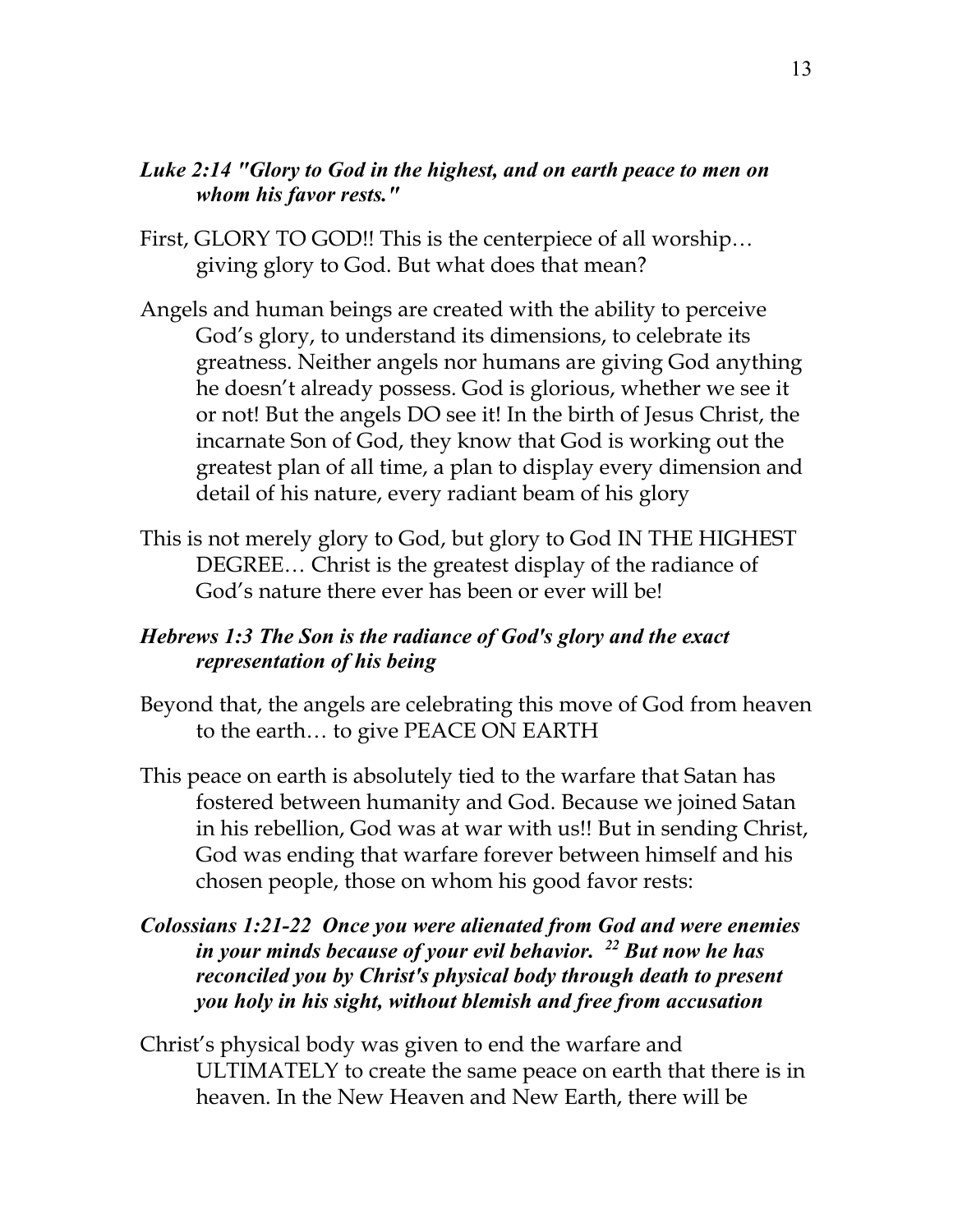perfect unity between heaven and earth, God's will will be done on earth as it is in heaven, and there will be peace on earth forever

All because of the coming of Christ!

- So the angelic host is celebrating! This army of heaven could easily have poured out of heaven onto earth like hot molten lava, killing every sinner on earth. But they knew God's plan was to save a multitude from every nation on earth by the work of his Son… so this heavenly host, this heavenly army was pleased, celebrating what the birth of Jesus as a HUMAN BEING meant! Peace, not war, between heaven and earth!
- Concerning the second phrase, the most famous translation of this will always be the KJV: "Peace on earth, **good will toward men**."
- Most of the modern translations zero in a little more specifically on the word "favor" or "good will" … that the gift is for those on whom God sets his grace. Not everyone will experience this peace with God… but the believers will:

### *Romans 5:1 Therefore, since we have been justified through faith, we have peace with God through our Lord Jesus Christ*

- So the angels were dispatched by God to celebrate the moment of his birth.
- III. The Eternal Light: "To Us a Child Is Born"
	- A. The Essence of the Good News: A Miracle Child and a Perfect Kingdom

### *Isaiah 9:6 For to us a child is born, to us a son is given, and the government will be on his shoulders. And he will be called Wonderful Counselor, Mighty God, Everlasting Father, Prince of Peace.*

- B. The Mystery of the Incarnation in these Titles
	- 1. A blending of the supernatural and the natural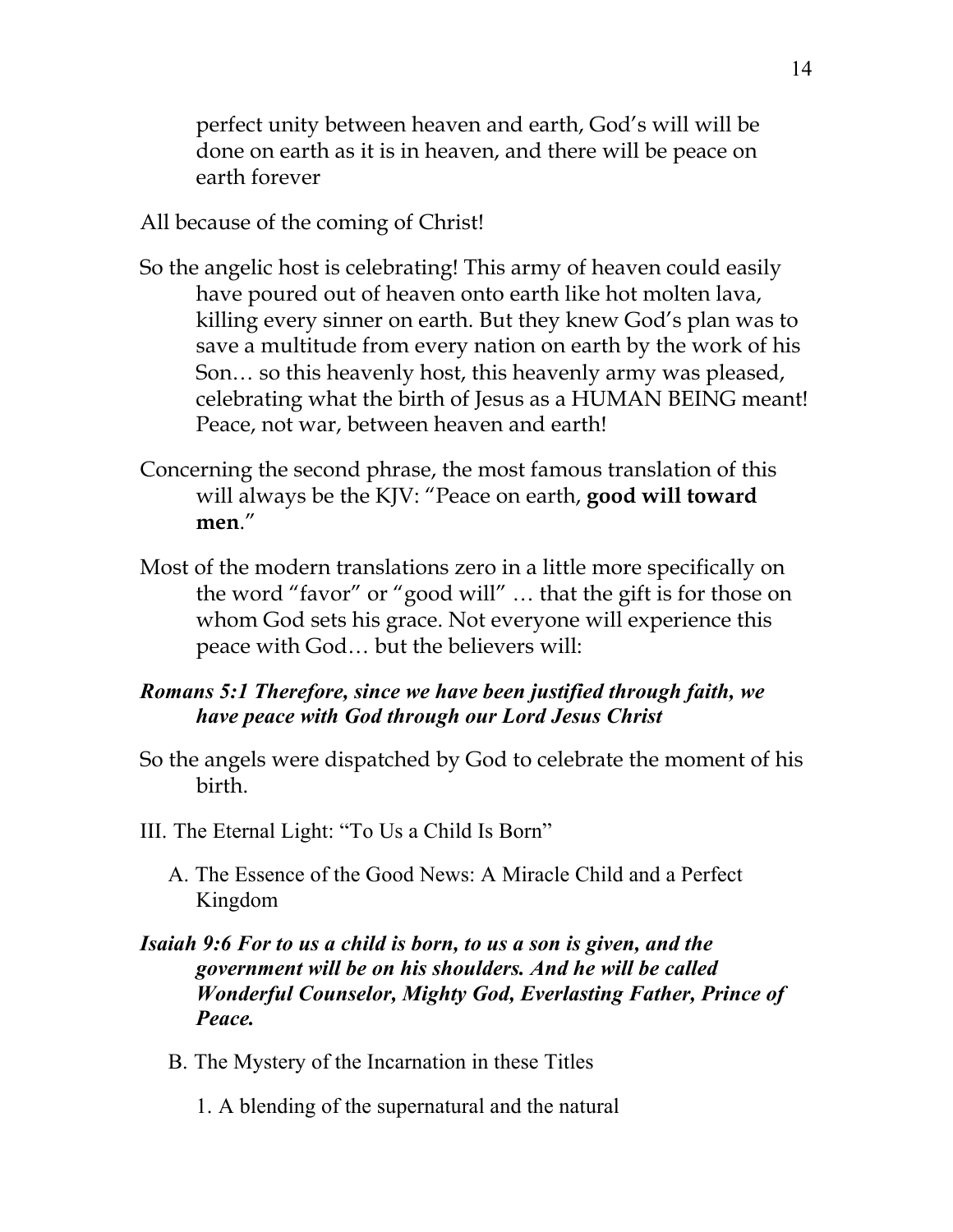- 2. "Wonderful" = miraculous… a wonder-worker; "Counsellor" = able to give us wise counsel… perfect words of truth, to guide us out of our darkness into God's light
- 3. "Mighty God" = the first adjective often used of human heroes… but the second term is the stunner… GOD IN THE FLESH!
- 4. "Everlasting father" = again a blending of natural and supernatural terms… father is an ordinary term, but "everlasting" means eternal
- 5. "Prince of peace": as the angel said, he came to bring "Peace on earth to those who receive God's favor"
- C. The Amazing Freedom of Christ's Rule
	- 1. The "government will be on his shoulders"
	- 2. There have been many bad rulers, and even the best earthly rulers are flawed, like King David
	- 3. Jesus is the perfect King to rule this eternal kingdom!

#### IV. Walking in the Glorious Light of Christ's Kingdom

### *Isaiah 9:7 Of the increase of his government and peace there will be no end. He will reign on David's throne and over his kingdom, establishing and upholding it with justice and righteousness from that time on and forever. The zeal of the LORD Almighty will accomplish this.*

- The angel's light shined only temporarily, then the angels all went back into heaven, behind the veil that separates the physical world from the heavenly realms.
- BUT the light of Christ and of his glorious kingdom still shines in this present darkness
	- A. So… This Light Has Dawned… Will You Come Toward It or Flee From It In Terror?
- *John 3:19-21 This is the verdict: Light has come into the world, but men loved darkness instead of light because their deeds were evil. 20 Everyone who does evil hates the light, and will not come into the*